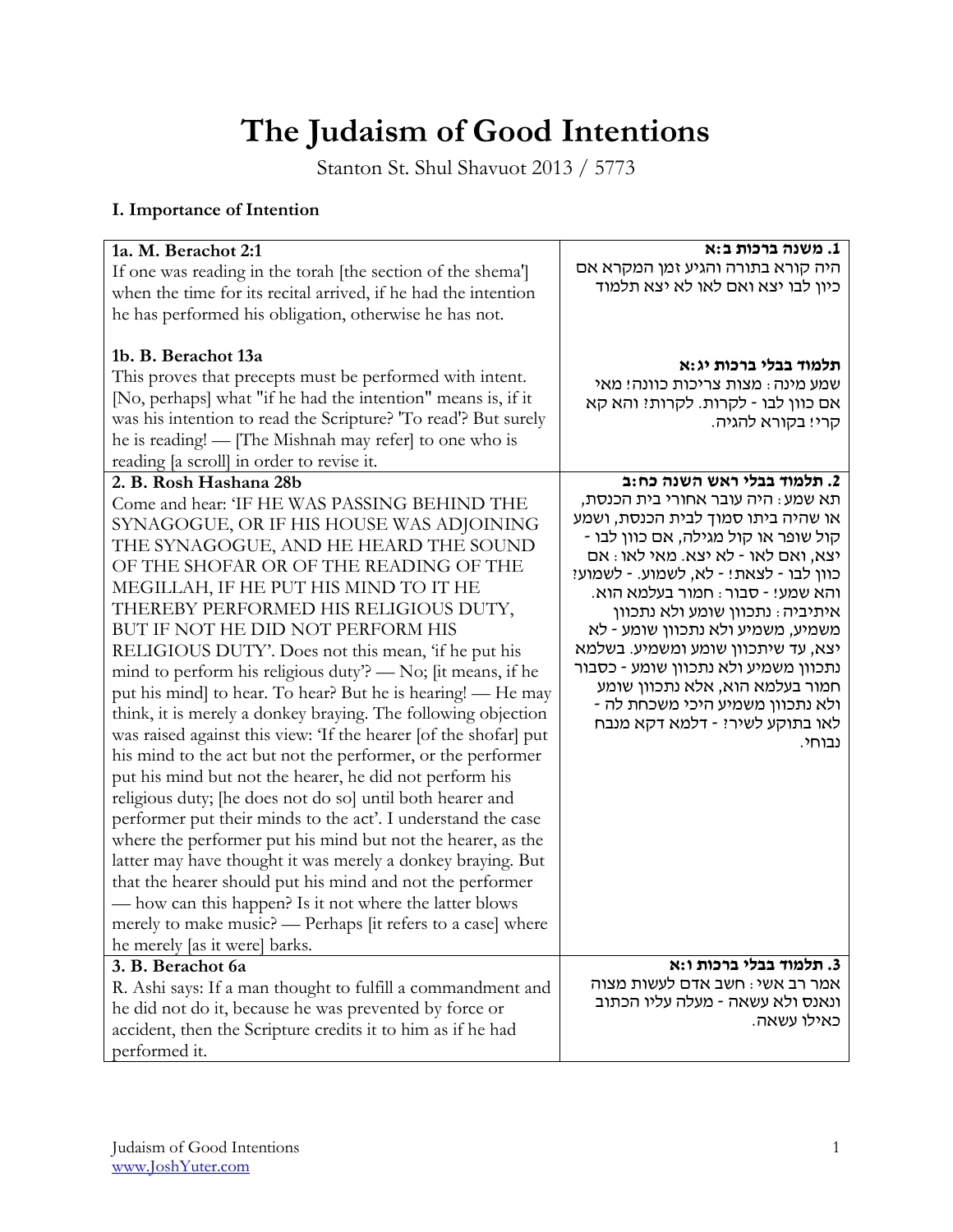## **II. Paving With Good Intentions**

| 4. B. Berachot 8b<br>R. Bibi b. Abaye wanted to finish all the Parashoth of the<br>whole year on the eve of the Day of Atonement. But Hiyya<br>b. Rab of Difti recited to him [the following Baraitha]: It is<br>written: And ye shall afflict your souls, in the ninth day of<br>the month at even. (Lev. 23:32) Now, do we fast on the<br>ninth? Why, we fast on the tenth! But this teaches you that if<br>one eats and drinks on the ninth, Scripture accounts it to<br>him as if he fasted on the ninth and tenth. Therefore he<br>should not devote the whole day to study.]<br>5. B. Berachot 12a<br>'They recited the Ten Commandments, the Shema', the<br>sections "And it shall come to pass if ye diligently hearken",<br>and "And the Lord said", "True and firm", the 'Abodah, and<br>the priestly benediction'. Rav Judah said in the name of<br>Samuel: Outside the Temple also people wanted to do the<br>same, To say the Ten Commandments before the Shema']<br>but they were stopped on account of the insinuations of the<br>Minim. [That the Ten Commandments were the only valid<br>part of the Torah] Similarly it has been taught: R. Nathan<br>says, They sought to do the same outside the Temple, but it<br>had long been abolished on account of the insinuations of<br>the Minim. Rabbah b. Bar Hanah had an idea of instituting<br>this in Sura, but R. Hisda said to him, It had long been<br>abolished on account of the insinuations of the Minim.<br>Amemar had an idea of instituting it in Nehardea, but R.<br>Ashi said to him, It had long been abolished on account of<br>the insinuations of the Minim. | 4. תלמוד בבלי ברכות ח:ב<br>רב ביבי בר אביי סבר לאשלומינהו<br>לפרשייתא דכולא שתא במעלי יומא<br>דכפורי. תנא ליה חייא בר רב מדפתי :<br>כתיב +ויקרא כ״ג+ ועניתם את<br>נפשתיכם בתשעה לחדש בערב, וכי<br>בתשעה מתענין? והלא בעשרה מתענין!<br>אלא לומר לך: כל האוכל ושותה בתשיעי<br>- מעלה עליו הכתוב כאילו מתענה תשיעי<br>ועשירי<br>5. תלמוד בבלי ברכות יב:א<br>וקורין עשרת הדברות שמע והיה אם<br>שמוע ויאמר אמת ויציב ועבודה וברכת<br>כהנים. אמר רב יהודה אמר שמואל: אף<br>בגבולין בקשו לקרות כן, אלא שכבר<br>בטלום מפני תרעומת המינין. תניא נמי<br>הכי, רבי נתן אומר : בגבולין בקשו<br>לקרות כן, אלא שכבר בטלום מפני<br>תרעומת המינין. רבה בר בר חנה סבר<br>למקבעינהו בסורא, אמר ליה רב חסדא :<br>כבר בטלום מפני תרעומת המינין. |
|-------------------------------------------------------------------------------------------------------------------------------------------------------------------------------------------------------------------------------------------------------------------------------------------------------------------------------------------------------------------------------------------------------------------------------------------------------------------------------------------------------------------------------------------------------------------------------------------------------------------------------------------------------------------------------------------------------------------------------------------------------------------------------------------------------------------------------------------------------------------------------------------------------------------------------------------------------------------------------------------------------------------------------------------------------------------------------------------------------------------------------------------------------------------------------------------------------------------------------------------------------------------------------------------------------------------------------------------------------------------------------------------------------------------------------------------------------------------------------------------------------------------------------------------------------------------------------------------------------------------------------------------------|----------------------------------------------------------------------------------------------------------------------------------------------------------------------------------------------------------------------------------------------------------------------------------------------------------------------------------------------------------------------------------------------------------------------------------------------------------------------------------------------------------------------------------------------------------------------------------------------------------------------------------------------------------------------------------------------------------------------------|
| 6a. M. Gitten 4:6                                                                                                                                                                                                                                                                                                                                                                                                                                                                                                                                                                                                                                                                                                                                                                                                                                                                                                                                                                                                                                                                                                                                                                                                                                                                                                                                                                                                                                                                                                                                                                                                                               | 6. משנה גיטין ד:ו                                                                                                                                                                                                                                                                                                                                                                                                                                                                                                                                                                                                                                                                                                          |
| Captives should not be redeemed for more than their value,                                                                                                                                                                                                                                                                                                                                                                                                                                                                                                                                                                                                                                                                                                                                                                                                                                                                                                                                                                                                                                                                                                                                                                                                                                                                                                                                                                                                                                                                                                                                                                                      | אין פודין את השבויים יותר על כדי                                                                                                                                                                                                                                                                                                                                                                                                                                                                                                                                                                                                                                                                                           |
| to prevent abuses. Captives should not be helped to escape,                                                                                                                                                                                                                                                                                                                                                                                                                                                                                                                                                                                                                                                                                                                                                                                                                                                                                                                                                                                                                                                                                                                                                                                                                                                                                                                                                                                                                                                                                                                                                                                     | דמיהן מפני תקון העולם ואין מבריחין                                                                                                                                                                                                                                                                                                                                                                                                                                                                                                                                                                                                                                                                                         |
| to prevent abuses. Rabban Simeon B. Gamaliel says [that                                                                                                                                                                                                                                                                                                                                                                                                                                                                                                                                                                                                                                                                                                                                                                                                                                                                                                                                                                                                                                                                                                                                                                                                                                                                                                                                                                                                                                                                                                                                                                                         | את השבויין מפני תקון העולם רבן                                                                                                                                                                                                                                                                                                                                                                                                                                                                                                                                                                                                                                                                                             |
| the reason is to prevent the ill-treatment of fellow captives.                                                                                                                                                                                                                                                                                                                                                                                                                                                                                                                                                                                                                                                                                                                                                                                                                                                                                                                                                                                                                                                                                                                                                                                                                                                                                                                                                                                                                                                                                                                                                                                  | שמעון בן גמליאל אומר מפני תקנת                                                                                                                                                                                                                                                                                                                                                                                                                                                                                                                                                                                                                                                                                             |
| Neither should scrolls of the law, phylacteries and mezuzoth                                                                                                                                                                                                                                                                                                                                                                                                                                                                                                                                                                                                                                                                                                                                                                                                                                                                                                                                                                                                                                                                                                                                                                                                                                                                                                                                                                                                                                                                                                                                                                                    | השבויין ואין לוקחים ספרים תפילין                                                                                                                                                                                                                                                                                                                                                                                                                                                                                                                                                                                                                                                                                           |
| be bought from heathens at more than their value, to                                                                                                                                                                                                                                                                                                                                                                                                                                                                                                                                                                                                                                                                                                                                                                                                                                                                                                                                                                                                                                                                                                                                                                                                                                                                                                                                                                                                                                                                                                                                                                                            | ומזוזות מן הגוים יותר על כדי דמיהן                                                                                                                                                                                                                                                                                                                                                                                                                                                                                                                                                                                                                                                                                         |
| prevent abuses.                                                                                                                                                                                                                                                                                                                                                                                                                                                                                                                                                                                                                                                                                                                                                                                                                                                                                                                                                                                                                                                                                                                                                                                                                                                                                                                                                                                                                                                                                                                                                                                                                                 | מפני תקון העולם                                                                                                                                                                                                                                                                                                                                                                                                                                                                                                                                                                                                                                                                                                            |
| 6b. B. Gitten 45a                                                                                                                                                                                                                                                                                                                                                                                                                                                                                                                                                                                                                                                                                                                                                                                                                                                                                                                                                                                                                                                                                                                                                                                                                                                                                                                                                                                                                                                                                                                                                                                                                               | תלמוד בבלי גיטין מה:א                                                                                                                                                                                                                                                                                                                                                                                                                                                                                                                                                                                                                                                                                                      |
| The question was raised: Does this prevention of abuses relate                                                                                                                                                                                                                                                                                                                                                                                                                                                                                                                                                                                                                                                                                                                                                                                                                                                                                                                                                                                                                                                                                                                                                                                                                                                                                                                                                                                                                                                                                                                                                                                  | - איבעיא להו : האי מפני תיקון העולם                                                                                                                                                                                                                                                                                                                                                                                                                                                                                                                                                                                                                                                                                        |
| to the burden which may be imposed on the community or to                                                                                                                                                                                                                                                                                                                                                                                                                                                                                                                                                                                                                                                                                                                                                                                                                                                                                                                                                                                                                                                                                                                                                                                                                                                                                                                                                                                                                                                                                                                                                                                       | משום דוחקא דצבורא הוא, או דילמא                                                                                                                                                                                                                                                                                                                                                                                                                                                                                                                                                                                                                                                                                            |
| the possibility that the activities [of the bandits] may be                                                                                                                                                                                                                                                                                                                                                                                                                                                                                                                                                                                                                                                                                                                                                                                                                                                                                                                                                                                                                                                                                                                                                                                                                                                                                                                                                                                                                                                                                                                                                                                     | משום דלא לגרבו ולייתו טפי? ת״ש: דלוי                                                                                                                                                                                                                                                                                                                                                                                                                                                                                                                                                                                                                                                                                       |
| stimulated? — Come and hear: Levi b. Darga ransomed his                                                                                                                                                                                                                                                                                                                                                                                                                                                                                                                                                                                                                                                                                                                                                                                                                                                                                                                                                                                                                                                                                                                                                                                                                                                                                                                                                                                                                                                                                                                                                                                         | בר דרגא פרקא לברתיה בתליסר אלפי                                                                                                                                                                                                                                                                                                                                                                                                                                                                                                                                                                                                                                                                                            |
| daughter for thirteen thousand denarii of gold. Said Abaye:                                                                                                                                                                                                                                                                                                                                                                                                                                                                                                                                                                                                                                                                                                                                                                                                                                                                                                                                                                                                                                                                                                                                                                                                                                                                                                                                                                                                                                                                                                                                                                                     | דינרי זהב. אמר אביי : ומאן לימא לן                                                                                                                                                                                                                                                                                                                                                                                                                                                                                                                                                                                                                                                                                         |
| But are you sure that he acted with the consent of the Sages?                                                                                                                                                                                                                                                                                                                                                                                                                                                                                                                                                                                                                                                                                                                                                                                                                                                                                                                                                                                                                                                                                                                                                                                                                                                                                                                                                                                                                                                                                                                                                                                   | דברצון חכמים עבד? דילמא שלא ברצון                                                                                                                                                                                                                                                                                                                                                                                                                                                                                                                                                                                                                                                                                          |
| perhaps he acted against the will of the Sages.                                                                                                                                                                                                                                                                                                                                                                                                                                                                                                                                                                                                                                                                                                                                                                                                                                                                                                                                                                                                                                                                                                                                                                                                                                                                                                                                                                                                                                                                                                                                                                                                 | חכמים עבד.                                                                                                                                                                                                                                                                                                                                                                                                                                                                                                                                                                                                                                                                                                                 |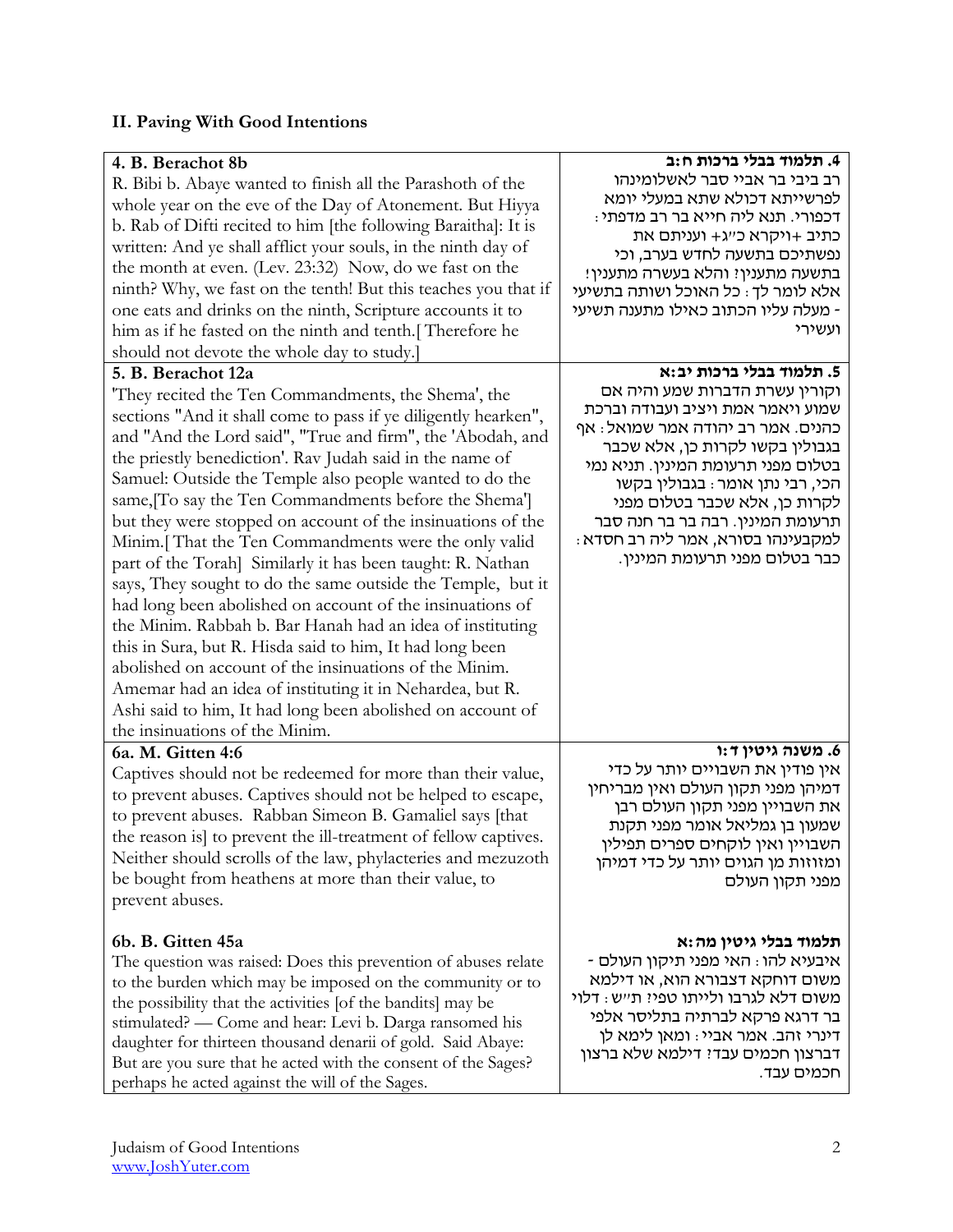|                                                                | 7. תלמוד בבלי סוטה כא:ב            |
|----------------------------------------------------------------|------------------------------------|
| 7. B. Sotah 21b                                                | הוא היה אומר : חסיד שוטה כו׳. היכי |
| What is a foolish pietist like? $-$ E.g., a woman is drowning  |                                    |
| in the river, and he says: 'It is improper for me to look upon | דמי חסיד שוטה? כגון דקא טבעה       |
| her and rescue her'.                                           | איתתא בנהרא, ואמר: לאו אורח ארעא   |
|                                                                | לאיסתכולי בה ואצולה.               |
| 8. B. Berachot 20a                                             | 8. תלמוד בבלי ברכות כ:א            |
| There was the case of R. Adda b. Ahaba who saw a heathen       | הא דרב אדא בר אהבה חזייה לההיא     |
| woman wearing a red head-dress in the street, and thinking     | כותית דהות לבישא כרבלתא בשוקא,     |
| that she was an Israelite woman, he rose and tore it from      | סבר דבת ישראל היא, קם קרעיה מינה;  |
|                                                                | אגלאי מילתא דכותית היא, שיימוה     |
| her. It turned out that she was a heathen woman, and they      | בארבע מאה זוזי. אמר לה: מה שמך?    |
| fined him four hundred zuz. He said to her: What is your       | אמרה ליה: מתון. אמר לה: מתון מתון  |
| name. She replied: Mathun. Mathun, he said to her: that        | ארבע מאה זוזי שויא.                |
| makes four hundred zuz. [The Aramaic for two hundred is        |                                    |
| mathan. Mathun also means 'deliberate'; had he been less       |                                    |
| rash he would have saved himself 400 zuz; there is here a      |                                    |
| double play on words.                                          |                                    |

## **R. Nachman b. Yitzchak and Aveira Lishma**

#### **9a. Judges 4:17:24**

17 Sisera, meanwhile, fled on foot to the tent of Jael, the wife of Heber the Kenite, because there was an alliance between Jabin king of Hazor and the family of Heber the Kenite. 18 Jael went out to meet Sisera and said to him, "Come, my lord, come right in. Don't be afraid." So he entered her tent, and she covered him with a blanket. 19 "I'm thirsty," he said. "Please give me some water." She opened a skin of milk, gave him a drink, and covered him up. 20 "Stand in the doorway of the tent," he told her. "If someone comes by and asks you, 'Is anyone in there?' say 'No.'" 21 But Jael, Heber's wife, picked up a tent peg and a hammer and went quietly to him while he lay fast asleep, exhausted. She drove the peg through his temple into the ground, and he died. 22 Just then Barak came by in pursuit of Sisera, and Jael went out to meet him. "Come," she said, "I will show you the man you're looking for." So he went in with her, and there lay Sisera with the tent peg through his temple—dead.

## **9b. Judges 5:24**

Most blessed of women be Jael, the wife of Heber the Kenite, most blessed of tent-dwelling women.

#### **10. B. Nazir 23b**

R. Nahman b. Isaac said: A transgression performed with good intention is **better** than a precept performed without intention. But has not Rav Judah, citing Rav, said: A man should always occupy himself with the Torah and [its]

**.9 שופטים ד:יז-כד** (יז) וְסִיסְרַא נַס בְּרַגְלָיו אֵל אֹהֶל יַעֲל אֵשֶׁת חֶ בֶ ר הַ קֵ ינִי כִ י שָ לוֹם בֵ ין יָבִ ין מֶ לְֶך חָ צוֹר ּוּבֵין בֵּית חֶבֶר הַקֶינִי: (יח) וַתֵּצֵא יַעֲל לִקְרַאת סִיסְרַא וַתֹּאמֶר אֲלָיו סוּרַה אֲדֹנִי סורַה אֵלֵי אַל תִּירֵא וַיַּסַר אֵלֶיהַ הַאֹהֵלָה וַתְּכַסֶהוּ בַּשְׂמִיכָה: (יט) וַיֹּאמֵר אֵלֶיהָ הַשְׁקִינִי נַא מִעֲט מַיִם כִּי צַמֵאתִי וַתִּפְתַּח אֶת נֹאוד החלב ותַשְקָהוּ וְתְכַסָהוּ : (כ) וַיֹאמֶ ר אֵ לֶיהָ עֲמֹד פֶ תַ ח הָ אֹהֶ ל וְ הָ יָה אִ ם איש יָבוֹא ושִאָלֵךְ וְאָמַר הַיַש פֿה אִיש וְאַמַרְתָ אֵין : (כא) וַתְּקֶח יַעֲל אֲשֶׁת חֶבֶר אֶת יִתַד הָאֹהֶל וַתָּשֶׁם אֶת הַמַּקֶּבֶת בְּיָדָה וַתַּבוֹא אֵלֵיו בַּלַאט וַתִּתְקַע אֶת הַיַּתֵד בְרַקָתוֹ וַתִּצְנַח בַּאַרֶץ וְהוֹא נִרְדָם וַיַּעַף וַיַּמֹת: (כב) וְהִנֶּה בַרַק רֹדֵף אֶת סִיסְרַא וַתֵּצֵא יַעֵל לִקְרַאתוֹ וַתֹּאמֶר לוֹ לֵךְ וְאַרְאֶדָ אֶת הָאִיש אַשֶר אַתָּה מְבַקֶשׁ וַיַּבֹא אָלֶיה וְ הִ נֵה סִ יסְ רָ א נֹפֵ ל מֵ ת וְ הַ יָתֵ ד בְ רַ קָ תוֹ :

> **שופטים ה:כד** תִּבֹרַךְ מִנָּשִׁים יָעֵל אֵשֶׁת חֵבֵר הַקֵּינִי מִנָּשִים בָּאֹהֶל תִבֹּרָךָ

#### **.11 תלמוד בבלי נזיר כג:ב** אמר ר"נ בר יצחק: **גדולה** עבירה לשמה ממצוה שלא לשמה. והאמר רב יהודה אמר רב: לעולם יעסוק אדם בתורה ובמצות אפי' שלא לשמן, שמתוך שלא

לשמן בא לשמן! אלא אימא: **כמצוה**